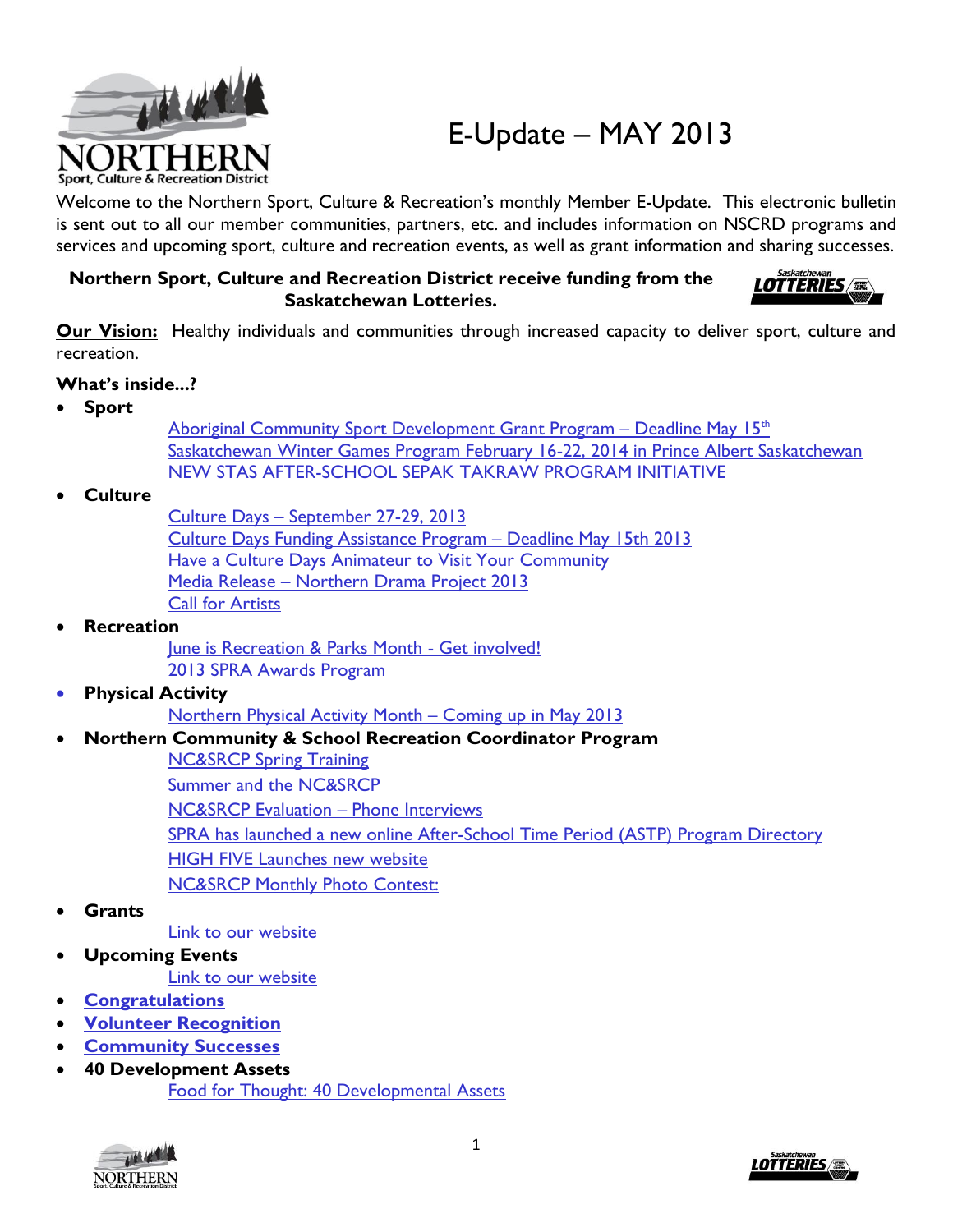**Sport**

## <span id="page-1-0"></span>*Aboriginal Community Sport Development Grant Program – Deadline May 15th*

The ACSD Workbook and Grant Program is a funding initiative administered by NSCRD targeted at developing community based sport programs. Funds can be used to purchase equipment, access training and competition opportunities, and help form clubs. Communities, schools or clubs can apply for \$5000.00 per sport one-year term. In the last financial year, the adjudication committee has approved 16 applications from 12 different northern communities for a total amount of \$75000.00. This last year has seen an increase in the number of communities and schools that are making applications for sports in line with the Saskatchewan Games Program to access competitive opportunities provincially. To apply for this grant and use the workbook to help you go to [www.nscrd.com](http://www.nscrd.com/programss/sport-programs/aboriginal-community-sport-development-toolkit.html) to upload the new grant application for use and call your Community Relations Coordinator in your area before applying.

## <span id="page-1-1"></span>*Saskatchewan Winter Games Program February 16-22, 2014 in Prince Albert Saskatchewan – SAVE THE DATE!*

Sports are being selected right now for participation in by Team North athletes, coaches and managers. If you think there should be a particular sport in the Games from the roster because it's really popular in your community and youth compete in it already then and call Ryan Karakochuk at (306) 688-2122 or email [rkarakochuk@nscrd.com.](mailto:rkarakochuk@nscrd.com) Team North will pick a small selection of sports from the roster of wrestling, cross country skiing, snowboarding, biathlon, air pistol, judo, figure skating, alpine ski, badminton, curling, bowling, gymnastics, ice hockey, speed skating, synchronized swimming, table tennis.

## <span id="page-1-2"></span>**NEW STAS AFTER-SCHOOL SEPAK TAKRAW PROGRAM INITIATIVE:**

Want to get involved in a newer, very inexpensive sport? Check out Sepak Takraw (Kick Volleyball), played on a badminton court. Schools/Communities that Commit to an After School Program Receive:

- o Skills Clinic, Coach Clinic, Referee Course;
- o After-school Mini Tournament;
- o Set of Takraw Balls and Instructional Materials;
- o … ALL for just \$195.00! (no grant process to have to go through)
- o *(OR just have STAS help you introduce sport at regular fees)*

DETAILS & LINKS: <http://www.sepaktakrawsask.com/?q=node/65> CONTACT: Rick Engel, 306-584-8778 [info@SepakTakrawSask.ca](mailto:info@SepakTakrawSask.ca)

# **Culture**

# <span id="page-1-3"></span>**Culture Days – September 27-29, 2013**

[Culture Days](http://www.nscrd.com/calendar/events-calendar/2013-09-27/day.html) is a collaborative, pan-Canadian movement designed to raise awareness, accessibility, participation and engagement of all Canadians in the arts and cultural life of their communities. Nation-wide Culture Days celebrations will take place over the September 27-29, 2013 weekend. SaskCulture is pleased to offer Culture Days Funding Assistance in the support of Culture Days initiatives (activities, events and projects) that engage public participation and inspire future involvement in the cultural life of Saskatchewan communities.

# <span id="page-1-4"></span>**Culture Days Funding Assistance Program – Deadline May 15th 2013**

(Mail in only and no late applications)





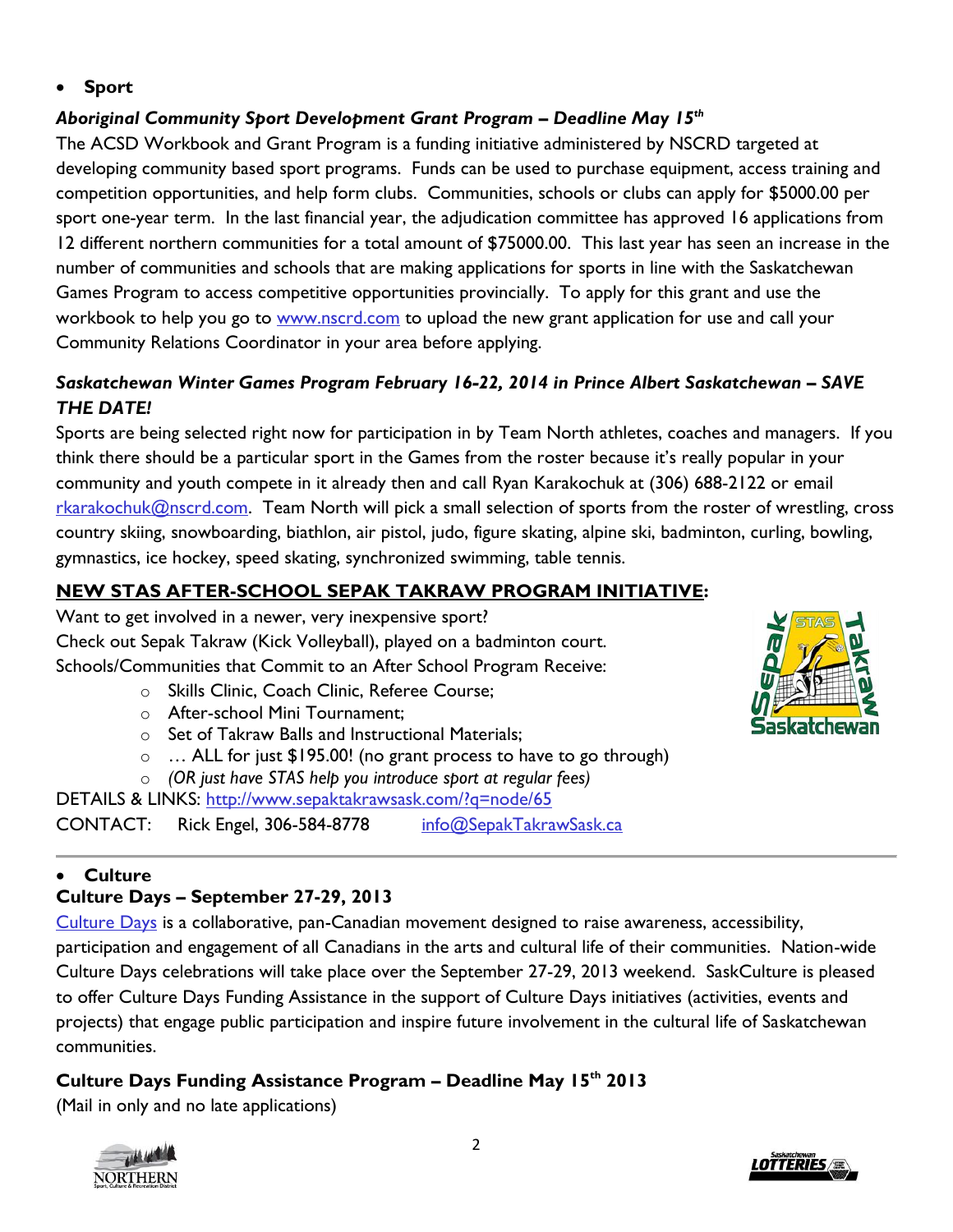Contact Michelle Brownridge – Communications Coordinator (306) 780-9289 or email: [mbrownridge@saskculture.sk.ca](mailto:mbrownridge@saskculture.sk.ca) or go to [www.saskculture.ca](http://www.saskculture.ca/)

## **Have a Culture Days Animateur to Visit Your Community**

The Northern Sport, Culture and Recreation District would like to invite northern communities to host a Culture Days Animateur to visit your community. We are looking for 2 to 3 communities to develop a Culture Days program and we will help coordinate a visit from the Animateur to help draw attention to your local community program. A call of interest will be sent out by Culture Days/Sask Culture soon for communities interested in having a visit. Stay tuned for more or go to www.saskculture.ca

<span id="page-2-0"></span>**The 5th Northern Drama Festival** happened in Ile-a-la-Crosse at the Rossignol High School **-** Apr 26-27, 2013. Congratulations to Cumberland House for their performance in the play '' Saying Goodbye", and wish them luck at the provincial Drama Festival in Regina! For the [festival media release click here](http://www.nscrd.com/uploads/files/news/26/media-release-re-northern-drama-festival---april-19-2013.pdf)**.**

#### <span id="page-2-1"></span>**Call for Artists**

The La Ronge Arts Council is offering an exciting exhibition opportunity to La Ronge artists. We have been offered exhibit space at Government House in Regina, from July 6 to Sept. 22, 2013. Government House is the former residence of Saskatchewan's Lieutenant Governor, and is now a historic museum and popular tourist destination. For more detail on the [call for artists click here.](http://www.nscrd.com/uploads/files/event/60/gov-house-call-for-artists.pdf)

#### **Recreation**

## <span id="page-2-2"></span>**June is Recreation & Parks Month - Get involved!**

- Recognize the contributions leisure services and parks provide to our quality of life!
- Celebrate the return of summer programming!
- Gather people together, recognize volunteers and get residents involved in outdoor physical activity!
- Gain support for the parks and recreation sectors!

**So, jump in... and join the celebration!!** Communities, organizations, volunteers, actually everyone and anyone can get involved by using the resources available on this website. Here you will find the JRPM Planning Guide, promotion templates for local programs, public service announcements, and more. You can also put the logo on activity promotional materials.

Some new and easy ideas you may want to try are . . .

- Register as an **[Ambassador](http://www.spra.sk.ca/news-events/june-is-recreation-parks-month/ambassador-program/)** by calling the SPRA at 1-800-563-2555.
- Sign the JRPM [Proclamation](http://www.spra.sk.ca/news-events/june-is-recreation-parks-month/proclamation-form.pdf) at your next town council or board meeting.
- Who built the park in your area? Dedicate it someone or something and celebrate its dedication annually.
- Hold a community picnic. It will create new friendships and generate civic pride.

The opportunities are endless! By registering your community event or activity for JRPM, you will be entered to win a Standing Super Spinner sponsored by Henderson Recreation Equipment Limited! A value of \$1500.00!

To have your efforts recognized by SPRA or for more information on celebrating *June is Recreation & Parks Month* call your [CRC for your service area](http://www.nscrd.com/info/contact-us.html) or go to [www.spra.com.](www.spra.com)

### <span id="page-2-3"></span>**2013 SPRA Awards Program**

Nominations are now being accepted, for the 2013 SPRA Awards Program. Recognize excellence in the parks and recreation field by nominating a deserving individual or group for one of the SPRA Awards! Award categories can be found at [http://www.spra.sk.ca/news-events/awards/nomination-and-presentation](http://www.spra.sk.ca/news-events/awards/nomination-and-presentation-process/)[process/](http://www.spra.sk.ca/news-events/awards/nomination-and-presentation-process/)

[Click](http://www.spra.sk.ca/news-events/awards/nomination-and-presentation-process/Awards%20Nomination.pdf) here to access the 2013 Awards Nomination Brochure. [Click](http://www.spra.sk.ca/news-events/awards/nomination-and-presentation-process/Nomination%20Form.pdf) here to access the Award Nomination Form.

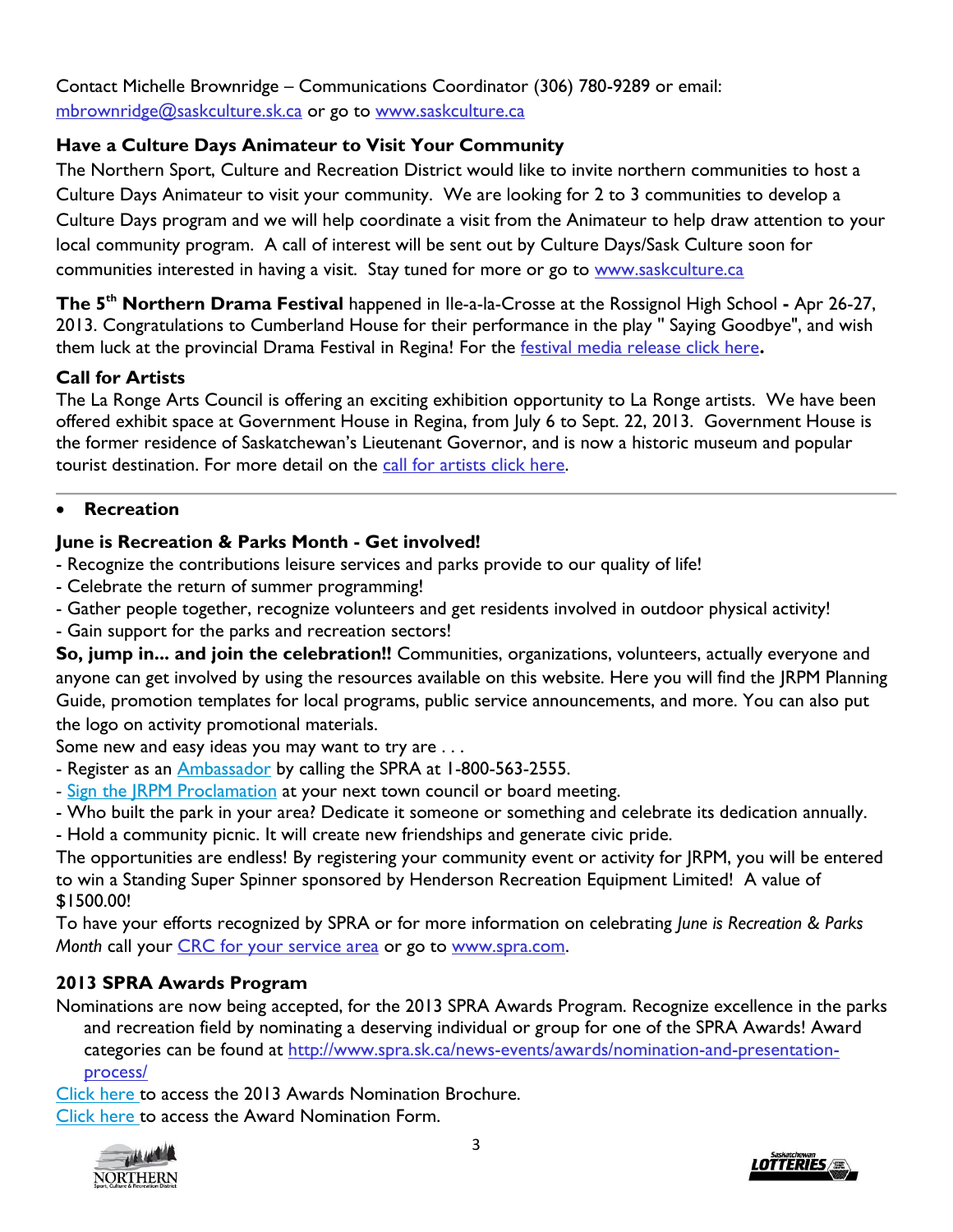If you require additional information about the awards program, contact Jessica Lynn, SPRA Field Consultant at 425-1910 or email [jlynn@nscrd.com.](mailto:jlynn@nscrd.com)

#### **Physical Activity**

## <span id="page-3-0"></span>*Northern Physical Activity Month – Coming up in May 2013*

The Northern Physical Activity Month (May) is in its 11<sup>th</sup> year in the north. NPAM helps children and adults in our communities in particular become physically active during the spring and in many cases bring out new participants who have not been physically active before. NPAM serves as a catalyst for communities or schools to develop fitness programs, awareness, facilities and equipment's to support physical activity. *Look for the package mailed to your community this April or go to [www.nscrd.com](http://www.nscrd.com/programss/physical-activity-programs/northern-physical-activity-month-npam-1.html) for the updated package – coming soon!* 

These are the winners from last year.

- *Community/School Grand Prize Draw – Northern Village of Denare Beach* won the \$1,800.00 Gift certificate for Flanman exercise equipment for their community gym and physical activity programs.
- *Work Place Grand Prize Draw – Cole Bay KYRHA Office in Cole Bay, won the* \$500.00 gift certificate for Source for Sports to help purchase physical activity equipment community softball team.

Contact Gabe Thompson at 306-425-3127 ext. 4 or e-mail [gthompsn@nscrd.com.](gthompsn@nscrd.com)

### **Northern Community & School Recreation Coordinator Program**

### <span id="page-3-1"></span>**NC&SRCP Spring Training**

May 27, 2013 – May 29, 2013, Prince Albert

Registration deadline: May 17, 2013

As a condition of funding for the NC&SRCP, this is a mandatory training for all Community & School Recreation Coordinators (CSRCs). CSRCs must attend the entire duration of this training event. Steering Committee Members and Community Partners are also welcome to attend all or any portion of the training (must register). For more information, agenda and registration form see details on our website at <http://www.nscrd.com/programss/training-opportunities/2013-spring-training.html> . Or contact: Brandy Smart, Program Manager for the NC&SRCP Ph: 306-922-2004 Email: **bsmart@nscrd.com** 

### <span id="page-3-2"></span>**Summer and the NC&SRCP**

Summer is just around the corner and will be here before you know it! The summer months are an important programming season for the NC&SRCP. School summer holidays mean there are a lot more hours for programming available. Do you have your summer program plan set yet? Make sure to check out the many program opportunities offered through the provincial sport, culture & recreation sector. Visit the **NSCRD** [website](http://www.nscrd.com/) for upcoming program opportunities.

### <span id="page-3-3"></span>**NC&SRCP Evaluation – Phone Interviews**

Just a reminder that as part of our ongoing evaluation of the NC&SRCP this spring, Dr. Chad Nilson will be conducting phone interviews (approx.. 1hr) with various individuals involved in different areas of the NC&SRCP. Please note that all data and information gathered through this evaluation process will be kept confidential and anonymous. No measures of your perspective on the program, or any comments you provide



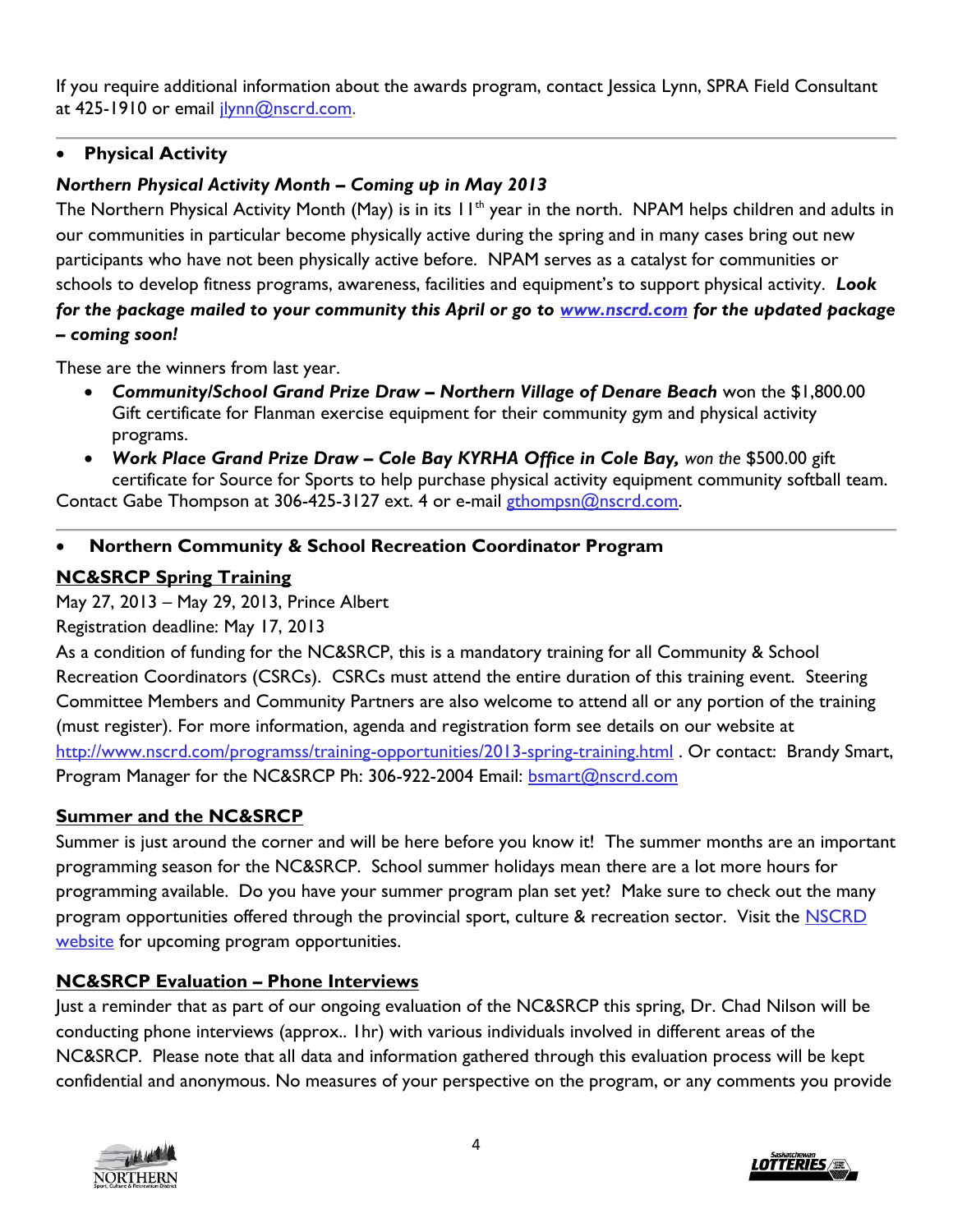in interviews will be made public or shared with anyone other than the Living Skies Centre for Social Inquiry. For more information on this evaluation, contact Dr. Nilson at Iscsi@hotmail.com.

## <span id="page-4-0"></span>**SPRA has launched a new online After-School Time Period (ASTP) Program Directory**

The Directory was populated from the information received from program participants of the ASTP Provincial Survey, distributed in November 2012.

Search the ASTP Program Directory or add your program to the directory at [www.spra.sk.ca/afterschool.](http://www.spra.sk.ca/afterschool)

### *What is the After-School Time Period (ASTP) Program Directory?*

The Directory of After-School Time Period (ASTP) programs focus on opportunities which are available for children and youth in Saskatchewan between ages 5 to 18 and are delivered during the hours of 3:00 p.m. to 6:00 p.m., throughout the school year. The Directory is an informational tool to promote sport, culture and recreation programs and organizations in your area. You can locate programs in your area, find activities that are appropriate for different ages and find opportunities to participate or collaborate with others in your community.

## <span id="page-4-1"></span>**HIGH FIVE Launches new website**

HIGH FIVE® National launched its new website! You will be able to access it at the same url: [www.HIGHFIVE.org.](http://www.highfive.org/) You may even see some local Saskatchewan faces through the videos and success stories!

Each Community and School Recreation Coordinator site is required to complete two **HIGH FIVE QUEST2** assessments by *May 15, 2013.* Please contact your Community Relations Coordinator if you require them to work together with your site to complete the assessment.

## <span id="page-4-2"></span>**NC&SRCP Monthly Photo Contest:**

Just a reminder that we are gratefully accepting photos for the monthly photo contest! Visit our website photo gallery to see some of the great pics submitted!<http://www.nscrd.com/info/photo-gallery-1.html>

Email your submissions to  $bsmart@nscrl.com$  any time this month and be entered to win prizes!

### <span id="page-4-3"></span>**Grants**

[To view Grants in Northern Saskatchewan click here.](http://www.nscrd.com/grants/grants.html) 

### <span id="page-4-4"></span>**Upcoming Events**

[Click here to view electronic calendar of events.](http://www.nscrd.com/calendar/events-calendar.html)

### <span id="page-4-5"></span>**Congratulations to:**

- Congratulations to **Cumberland House drama students** for their best overall performance with the play " Saying Goodbye" at the 5<sup>th</sup> Annual Northern Drama Festival in Ile-a-la-Crosse. Break a leg at the provincial Drama Festival in Regina!
- Congratulations to the winners of **Highway 155 Hockey League** Novice & Atoms **Ile a La Crosse**, Pee Wee & Bantam **La Loche** and Female **Buffalo Narrows**.
- Congratulations to **Micah Ballantyne of Creighton** for her performance in the Pelican Narrows 2013 Winter Festival. Micah has also performed with Northern Spirits. Check out her you-tube [video.](http://www.youtube.com/watch?v=Y8F2qAFI5S4)
- Congratulations to **Gabe Thompson** and **Ryan Karakochuck** Gabe has become the NSCRD Program Manager for Recreation and Culture and Ryan is now NSCRD Program Manager for Sport